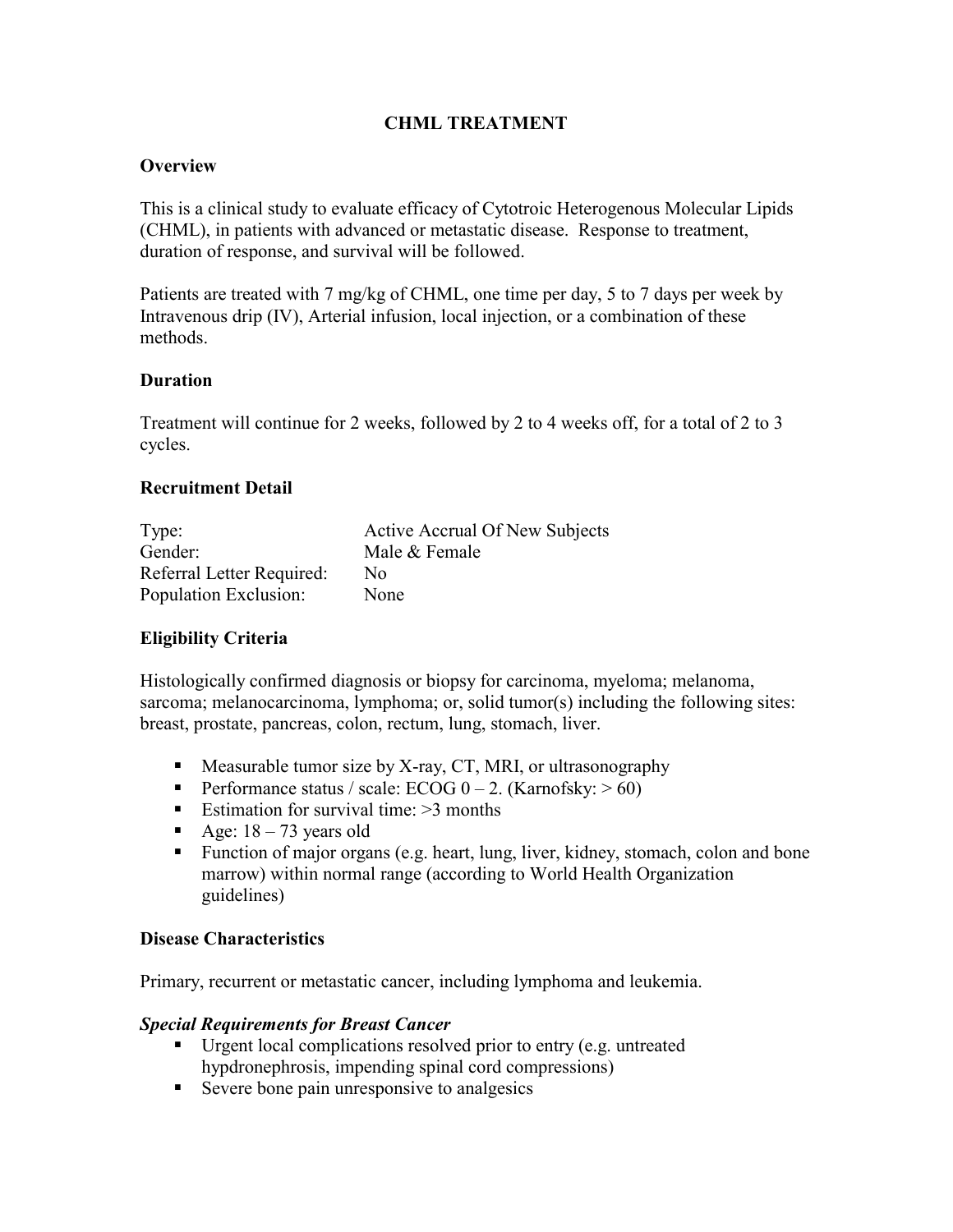■ Liver tumor replacement less than 50% total liver surface

## *Special Requirements for Prostate Cancer*

- Leuprolide continued in non-orchiectomized patients. At least 4 weeks since flutamide or other antiandrogen.
- **PSA** at least 20 ng/mL (if no measurable or evaluable disease)

## **Prior/Concurrent Therapy**

| Biological Therapy: Not specified. |                                                                                                                                                                    |
|------------------------------------|--------------------------------------------------------------------------------------------------------------------------------------------------------------------|
| Chemotherapy:                      | At least 4 weeks since last treatment (6 weeks since nitrosoureas or<br>mitomycin) are recovered.<br>No concurrent chemotherapy.                                   |
| Endocrine Therapy:                 | The use of corticosteroids is permitted, if necessary, however it is<br>recommended that the smallest dose be used and recorded.                                   |
| Radiotherapy:                      | No prior radiotherapy to more than 40% of bone marrow.<br>At least 4 weeks since radiotherapy and recovered.<br>At least 6 weeks since bone-seeking radioisotopes. |
| Surgery:                           | Recovered from prior surgery.                                                                                                                                      |

# **Patient Characteristics**

| Hematopoietic:  | Absolute granulocyte count greater than 1,500/mm<br>Platelet count great than 50,000/mm <sup>3</sup><br>Hemoglobin less than or equal to 6.5 mg/dl                                                                                                                              |
|-----------------|---------------------------------------------------------------------------------------------------------------------------------------------------------------------------------------------------------------------------------------------------------------------------------|
| Hepatic:        | SGPT and SGOT less than 5 times upper limit of normal<br>Bilirubin less than 2.5 times normal<br>AST and ALT less than 3 times normal<br>PT/PTT normal<br>No coagulopathy                                                                                                       |
| Renal:          | Creatine concentration in serum not higher than 2.5 mg/ml<br>Cretonne clearance (measured) at least 50 mL<br>No active renal disease                                                                                                                                            |
| Cardiovascular: | No Symptomatic heart disease including<br>Significant arrhythmias (e.g. greater than first-degree heart)<br>block)<br>No unstable or newly diagnosed angina pectoris<br>Less than fully compensated congestive cardiac failure<br>٠<br>No myocardial infarction within 6 months |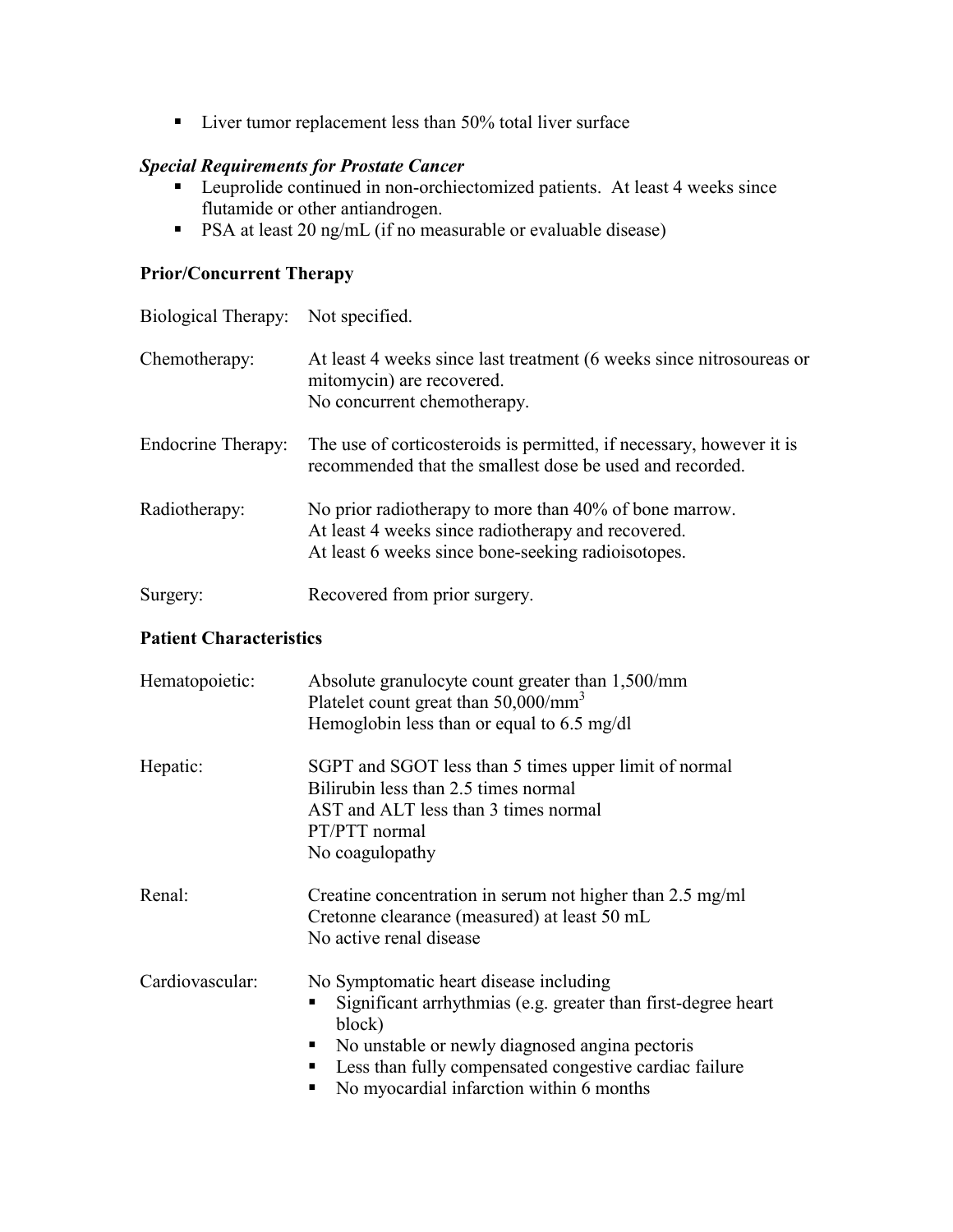|            | No class II-IV congestive heart failure<br>Uncontrolled and symptomatic atrial dysrhythmia, EXCEPT<br>ш<br>sinus, bradycardia or sustained ventricular tachycardia                                                                                                                                                                                                                                                                                                                                                                                                                                                                                                                                                                                                                                                                                                                                                                                                                                                                                                                                                                                                                                                                                                                                                                                                                                                                                                                                                                                                                                                                                                                                                                                                                                                                                                                                                                                                                                                    |
|------------|-----------------------------------------------------------------------------------------------------------------------------------------------------------------------------------------------------------------------------------------------------------------------------------------------------------------------------------------------------------------------------------------------------------------------------------------------------------------------------------------------------------------------------------------------------------------------------------------------------------------------------------------------------------------------------------------------------------------------------------------------------------------------------------------------------------------------------------------------------------------------------------------------------------------------------------------------------------------------------------------------------------------------------------------------------------------------------------------------------------------------------------------------------------------------------------------------------------------------------------------------------------------------------------------------------------------------------------------------------------------------------------------------------------------------------------------------------------------------------------------------------------------------------------------------------------------------------------------------------------------------------------------------------------------------------------------------------------------------------------------------------------------------------------------------------------------------------------------------------------------------------------------------------------------------------------------------------------------------------------------------------------------------|
| Pulmonary: | Forced vital capacity at least 1,000 mL<br>No major uncontrolled active infection (unless due to obstructed<br>bronchus)                                                                                                                                                                                                                                                                                                                                                                                                                                                                                                                                                                                                                                                                                                                                                                                                                                                                                                                                                                                                                                                                                                                                                                                                                                                                                                                                                                                                                                                                                                                                                                                                                                                                                                                                                                                                                                                                                              |
| Other:     | <b>Exclusion Criteria</b><br>Patients with severe allergic reactions to iodine contrast which<br>ш<br>can not be controlled by premedication with antihistamines and<br>steroids are not eligible, as hepatic angiograms are required for<br>this procedure.<br>Must be HIV negative<br>No active infection requiring antibiotics within 7 days prior to<br>ш<br>entry<br>No patients with known chronic heart failure and serious lung<br>٠<br>disease, such as server COPD<br>Patients must be aware of the neoplastic nature of his/her<br>п<br>illness, the experimental nature of the therapy, alternative<br>treatments, potential benefits, and risks.<br>Patients must not have a history of veno occlusive disease<br>No bacterial colonization secondary to<br>ш<br>Percutaneous nephrostomy tube, Ileal pouch, Indwelling<br>$\circ$<br>urinary catheter<br>No peripheral neuropathy greater than grade II<br>ш<br>Patients with hypertension are excluded (unless blood pressure<br>ш<br>is adequately controllable)<br>No requirement for therapeutic warfarin or heparin<br>٠<br>No history of uncontrolled seizures within 1 year and no<br>ш<br>requirement for anticonvulsants<br>Not pregnant or nursing (negative beta-HCG required for<br>fertile women)<br>Patient must be willing to sign an informed consent<br>Effective contraception required for fertile patients during and<br>п<br>for 2 months following protocol therapy<br>No history of diabetes mellitus within 6 months of enrollment<br>No patients with high medical or psychiatric risk, or non-<br>malignant systemic disease which would, in the opinion of the<br>investigator, make therapy with an investigational drug unwise<br>Female patients must not be pregnant or breast-feeding an<br>٠<br>infant, and either incapable of becoming pregnant or currently<br>using contraceptive methods.<br>Male patients should use appropriate contraception during the<br>ш<br>study, and for at least 4 weeks post treatment |